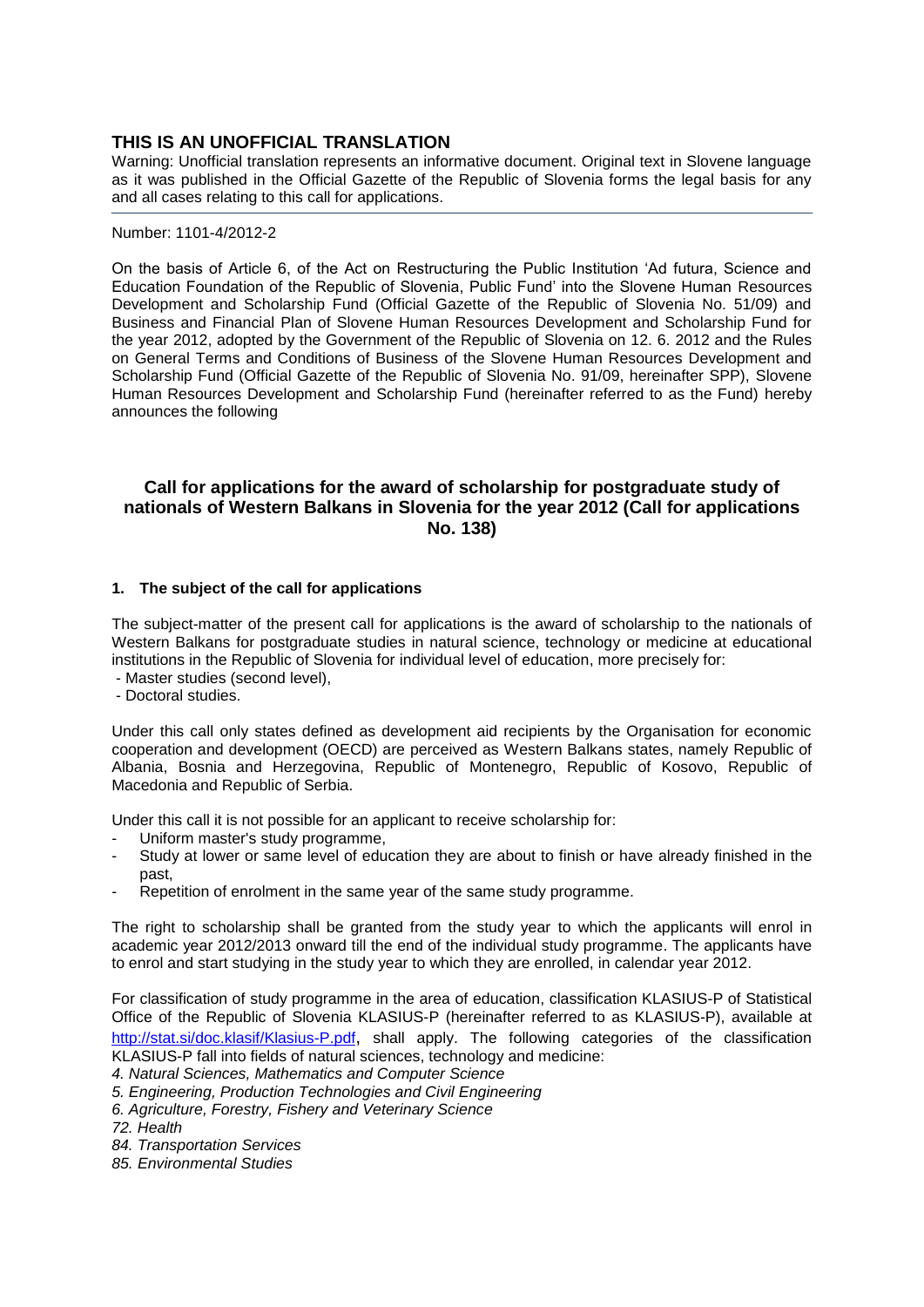The Fund shall classify the study programmes into the individual area of education using the public list of accredited higher education institutions and study programmes of The Slovenian Quality Assurance Agency for Higher Education (NAKVIS), available at: http://test.nakvis.si/sl-SI/Content/Details/46.

The scholarship is granted for:

- living costs; in the total amount of EUR 8.400,00 for each study year;
- **and**
- **tuition fee**; the maximum granted amount of yearly scholarship for tuition fee for an individual year of study according to this call for applications shall amount to 100% of tuition fee, but not more than EUR 3,000.00 for individual study year.

Tuition is considered to be the amount paid annually by an individual to an educational institution for participation in the educational programme. Tuition does not comprise any other payments, mandatory or not, made to an educational institution, such as costs of registration, study materials, memberships in organisations or clubs, contributions for the use of laboratory, health or other insurance and other costs.

# **2. The value of the call for applications**

The total value of this call for applications is EUR 600.000,00 for the entire period of study for which the selected applicants will be granted scholarship, starting in calendar year 2012.

# **3. Conditions of the call for applications**

Applicants must meet the following conditions:

- 3.1. They are not nationals of the Republic of Slovenia, and will not obtain citizenship of the Republic of Slovenia throughout the duration of the studies subject to scholarship under the present call for applications,
- 3.2. They are nationals of one of the Western Balkan States pursuant to the paragraph 2 of point 1 of the present call for applications,
- 3.3. Their permanent residence is outside the territory of the Republic of Slovenia,
- 3.4. They are about to finish or already finished their undergraduate studies in the country of which they are nationals,
- 3.5. They are not accepted or enrolled in uniform master's study programme,
- 3.6. They are accepted or enrolled for master studies of second level or doctoral studies in natural sciences, technology or medicine in the academic year 2012/2013, pursuant to paragraph 1 and 5 of point 1 *The* s*ubject of the call for proposals* of this call for proposals,
- 3.7. The study referred to in the point 3. 6. shall take place under a publicly valid (accredited) study programme at a publicly valid (accredited) educational institution in Republic of Slovenia and they will be awarded a publicly valid education upon completion of their studies,
- 3.8. The level of education obtained by the study from the point 3. 7. will be higher from the highest level they have already obtained at any previously finished studies or they will obtain at any studies they are about to finish,
- 3.9. They will have a valid permit for temporary residence in the Republic of Slovenia for the purpose of study that is subject to scholarship under the present call for applications, pursuant to the 3 indent of point 1 of article 35 of Aliens act (Ztuj-2), Official gazette of Republic of Slovenia, no. 50/2011 (57/2011 popr.),
- 3.10. Their studies in Slovenia are not part of an academic exchange programme,
- 3.11. They will have student status in the Republic of Slovenia throughout the duration of the studies subject to scholarship under the present call for applications,
- 3.12. They will reside in the Republic of Slovenia throughout the duration of the studies, however exchanges abroad, if they are part of the study programme are allowed on the basis of prior consent of the Fund provided that they are not carried out in the student´s home country,
- 3.13. The study concerned is not organised in the form of distance learning or conducted only trough occasional consultations in the Republic of Slovenia,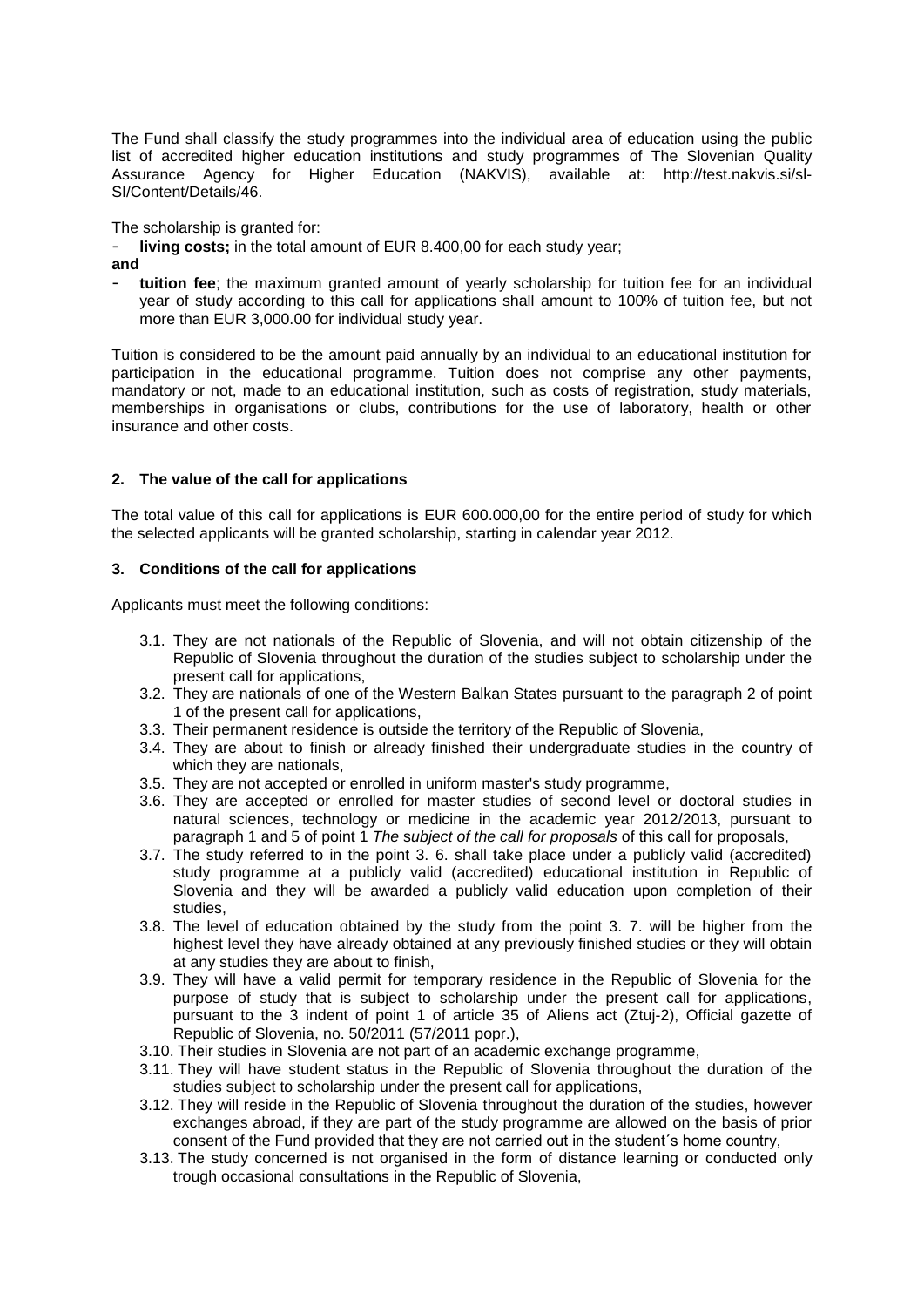- 3.14. They will not be receiving any scholarship awarded under the Scholarship Act or any other scholarships or any other grants or similar funding for studies awarded under other regulations in Republic of Slovenia throughout the duration of the studies subject to scholarship under the present call for applications,
- 3.15. They will not be employed or self‐employed in the Republic of Slovenia or abroad throughout the duration of the studies subject to scholarship under the present call for applications,
- 3.16. They will not be registered as an unemployed person with the Employment Service of Slovenia or with the relevant institution of this type abroad throughout the duration of the studies subject to scholarship under the present call for applications,
- 3.17. They will not obtain the status of early stage researcher throughout the duration of the studies subject to scholarship under the present call for applications.

If the applicants will be granted scholarship under this call for proposal, they will have to meet the above mentioned conditions throughout the duration of the studies subject to scholarship under the present call for applications.

# **4. Documentation**

The applicant must submit **duly completed and signed application form and statement** that allows to the Fund to exchange information and inquire at the educational institution in Republic of Slovenia about the studies subject to scholarship under the present call for applications.

The applicant who still resides abroad during the procedure related to this call for applications **must, when applying for scholarship, give the power of attorney** to a person with residence in the Republic of Slovenia for all the actions in the procedure of awarding scholarships, in accordance with point 7. of the present call for applications.

A duly completed and signed application form, statement and power of attorney must be submitted together with the documentation proving the fulfilment of the conditions and selection criteria:

- 4.1. Certificate of citizenship and permanent residence of the applicant, issued by the relevant authority or a photocopy of a valid passport,
- 4.2. Certificate confirming that request of issuing or renewal of certificate of declaration of residence has been filed,
- 4.3. Certificate of admission or enrolment in master studies or doctoral studies for the academic year 2012/2013 (second level) issued by a Slovenian educational institution **with the name of the applicant on it** that must include the following:
	- Exact title of the study programme;
	- Information on duration of the study programme and that the studies will be fully carried out in Republic of Slovenia;
	- Year of study of the applicant including the information, how many times he/she was already enrolled in this year of study or if this is a repeated enrolment;
	- Annual tuition fee, while the educational institution has to indicate why the tuition is charged to the applicant. If the applicant doesn't have to pay the tuition fee, the educational institution has to indicate why the tuition fee is not charged to the applicant.
- 4.4. The diploma of undergraduate studies if the applicant has already finished it,
- 4.5. The diploma of the last completed post‐graduate studies, if the applicant has finished it,
- 4.6. A transcript of records issued by the educational institution about:
	- all grades the applicant achieved by 31. 12. 2011 at undergraduate studies, including the grade for his/her diploma, if the applicant already finished his undergraduate studies by 31. 12. 2011. Applicants whose academic obligations at undergraduate study were not assessed with grades have to provide a certificate of the educational institution confirming this as well as provide a transcript of records issued by the educational institution about all grades achieved at high school including the grade achieved at the final or Matura examination, if the applicant passed this exam.
- 4.7. If the applicant finished the study from the point 4.6. in Albania or Kosovo, he has to submit the official grade scale, issued by the educational institution where the studies were completed;
- 4.8. Supporting documents proving individual or joint authorship of published scientific articles: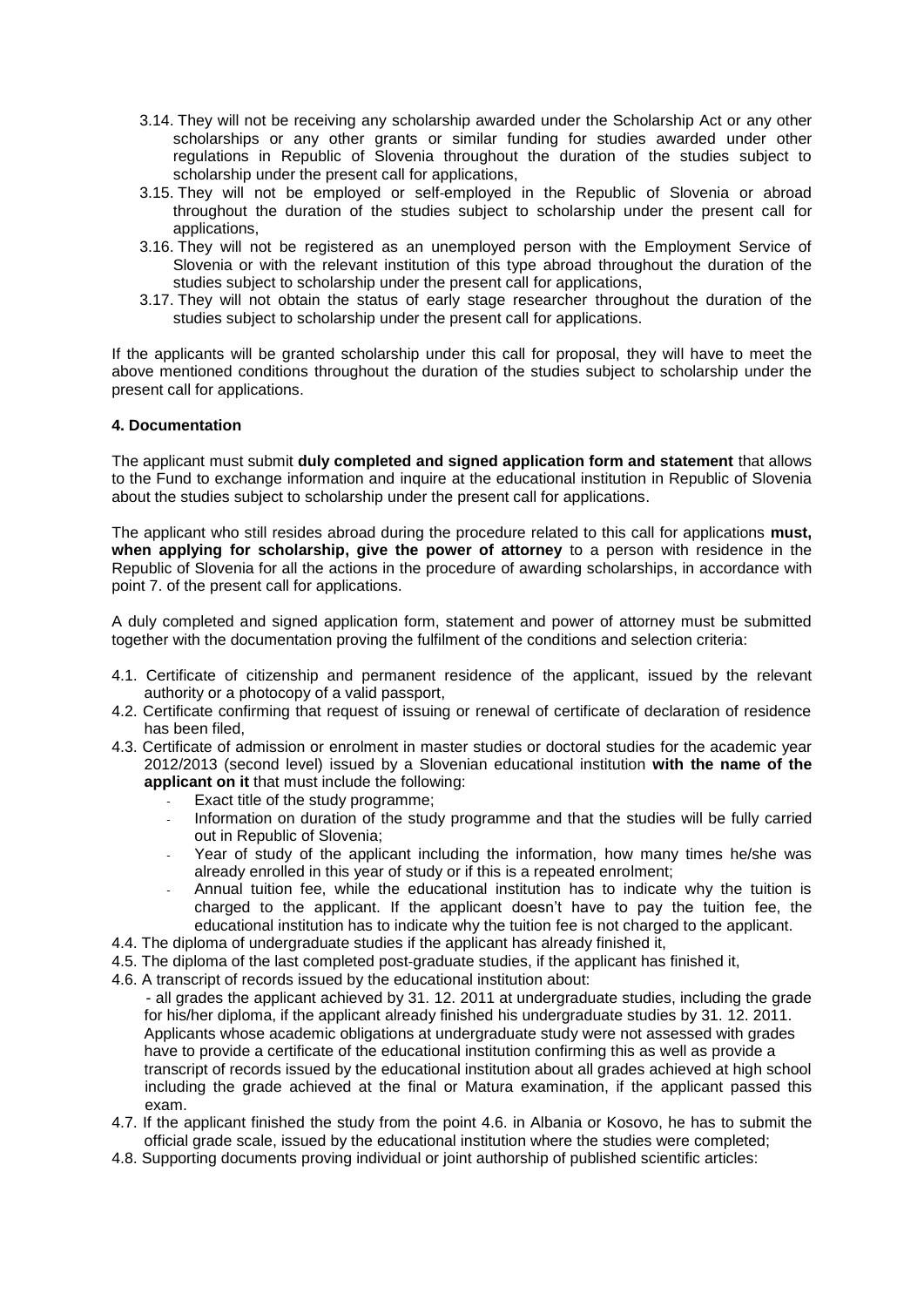- a) for publications: a list of bibliographical units from a joint database Cobiss (if one exists in the applicant's country) or for each publication a photocopy of the first page of the articles, tables of contents and title of publications, from which the authors and catalogue record about the publication, with ISBN or ISSN number, are transparent (with translation into Slovene or English),
- b) for active participation at a scientific conference: for each participation a photocopy of the title page and table of contents of the brochure on the contributions at the conference, from which authors and catalogue records about the publications, with ISBN or ISSN numbers, are transparent (with translation into Slovene or English);

Document requested in the point 4.6. of the previous paragraph **must be either original document or certified copy.** The Fund does not return submitted originals or certified copies.

Documents can be submitted in a foreign language but the Fund has the right to request a translation to Slovene language.

# **5. Selection criteria**

The applications are assessed and awarded points based on three criteria below. The maximum possible number of points is 100.

# **a) Level of study – 30 points**

| Applicant is enrolled in master studies (second level) | 30 points |
|--------------------------------------------------------|-----------|
| Applicant is enrolled in doctoral studies              | 0 points  |

The maximum possible number of points under this criterion is 30 points.

### **b) Published scientific articles – 30 points**

Only the articles, published in a scientific periodical publication or in an individual publication (monograph), that are not result of study obligations of the applicant shall be considered.

| Publication of scientific article in <b>individual authorship</b> in a<br>national or foreign periodical or individual scientific publication<br>(monograph) | each publication $-15$ points            |
|--------------------------------------------------------------------------------------------------------------------------------------------------------------|------------------------------------------|
| Publication of scientific article in joined authorship published<br>in a national or foreign periodical or individual scientific<br>publication (monograph)  | each publication $-10$ points            |
| Active participation at a scientific conference (lecturing,<br>poster, etc.) in individual or in joined authorship                                           | each active participation $-3$<br>points |

To be taken into account for awarding points under this selection criterion, the article must fulfil the conditions of this call for proposals and be listed in the application form. Articles can only be considered for points if they were published in printed or electronic form or included in the joint database Cobiss (if one exists in the applicant's country) until no later than 15. 9. 2012.

If the applicant provides photocopies of the first page of specific article, table of contents and title of publications, from which the authors and catalogue record about publication are transparent, then such publication must have ISBN or ISSN number for this article to be taken into account for awarding points.

If the applicant provides a list of bibliographical units from a joint database Cobiss (if one exists in the applicant's country), the listed bibliographical units have to be categorised to be considered for awarding points under this criterion. This means it must be transparent from the list of the joint database that a specific article is categorized as scientific article or active participation at a scientific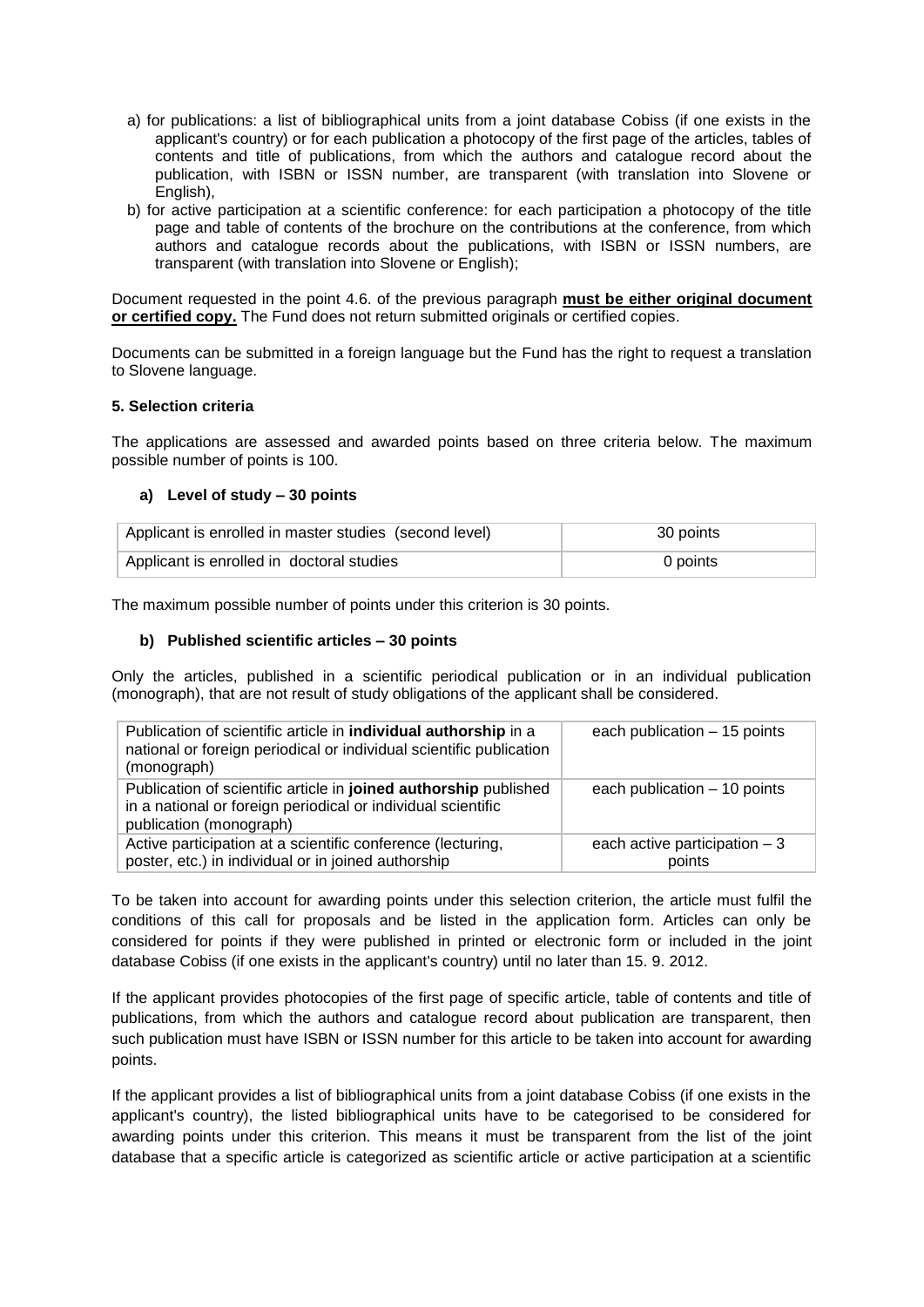conference. Articles on the list that will not be appropriately categorized will not be taken into account for awarding points.

The maximum possible number of points under this criterion is 30 points.

#### **b) Average assessment grade – 40 points**

The points are assigned as follows:

- ‐ Grade point average from including 6.0 to 7.0 0 points
- ‐ Grade point average from including 7.0 to 7.4 5 points
- ‐ Grade point average from including 7.4 to 8.0 10 points
- ‐ Grade point average from including 8.0 to 8.6 20 points
- ‐ Grade point average from including 8.6 to 9.2 30 points
- ‐ Grade point average from including 9.0 to including 10 40 points

To calculate the average assessment grade, all grades from the transcript requested under Point 4.6. of the present call for applications shall be taken into account. Grades obtained at educational institutions outside Slovenia shall first be converted to the Slovene higher education grading scale. Based on such a conversion the average assessment grade shall be calculated to 4 decimal places and points awarded according to the scale from the previous paragraph.

The maximum possible number of points under this criterion is 40 points.

#### **6. Selection procedure and delimiting criteria**

The call for applications is conducted by a special commission in accordance with the provision of the General Administrative Procedure Act. The commission is appointed by a decision of the Director of the Fund.

The applications complying with the conditions of the present call for applications shall be evaluated by the commission according to the criteria determined by this public call for applications. The commission shall compile a priority list of the applicants on the basis of the points achieved, from the applicant with the highest to the one with the lowest score.

Among the applicants whose applications comply with the conditions of the present call for applications, scholarships shall be awarded to those with higher number of points achieved in respect of the present call for applications criteria till the available funds are spent.

If several applicants shall have the same number of points, scholarship shall be awarded based on the delimiting criteria, while any subsequent criteria would be considered only if the applicants cannot be ranked by any prior criterion:

- Applicants are admitted or enrolled to master studies (second level),

- Applicants have a higher average assessment grade, based on which they were assigned points on the criterion of average assessment grade.

### **7. Power of attorney**

Applicants living abroad during the procedure under the present call for applications must grant power of attorney to another person (trustee) with residence in the Republic of Slovenia. Applicant and trustee cannot be the same person.

The power of attorney form is part of the documentation and is available at the website or the head office of the Fund.

The Power of attorney has to be submitted in original and must be signed by both the applicant and by the trustee.

### **8. Processing of applications and contractual relationship**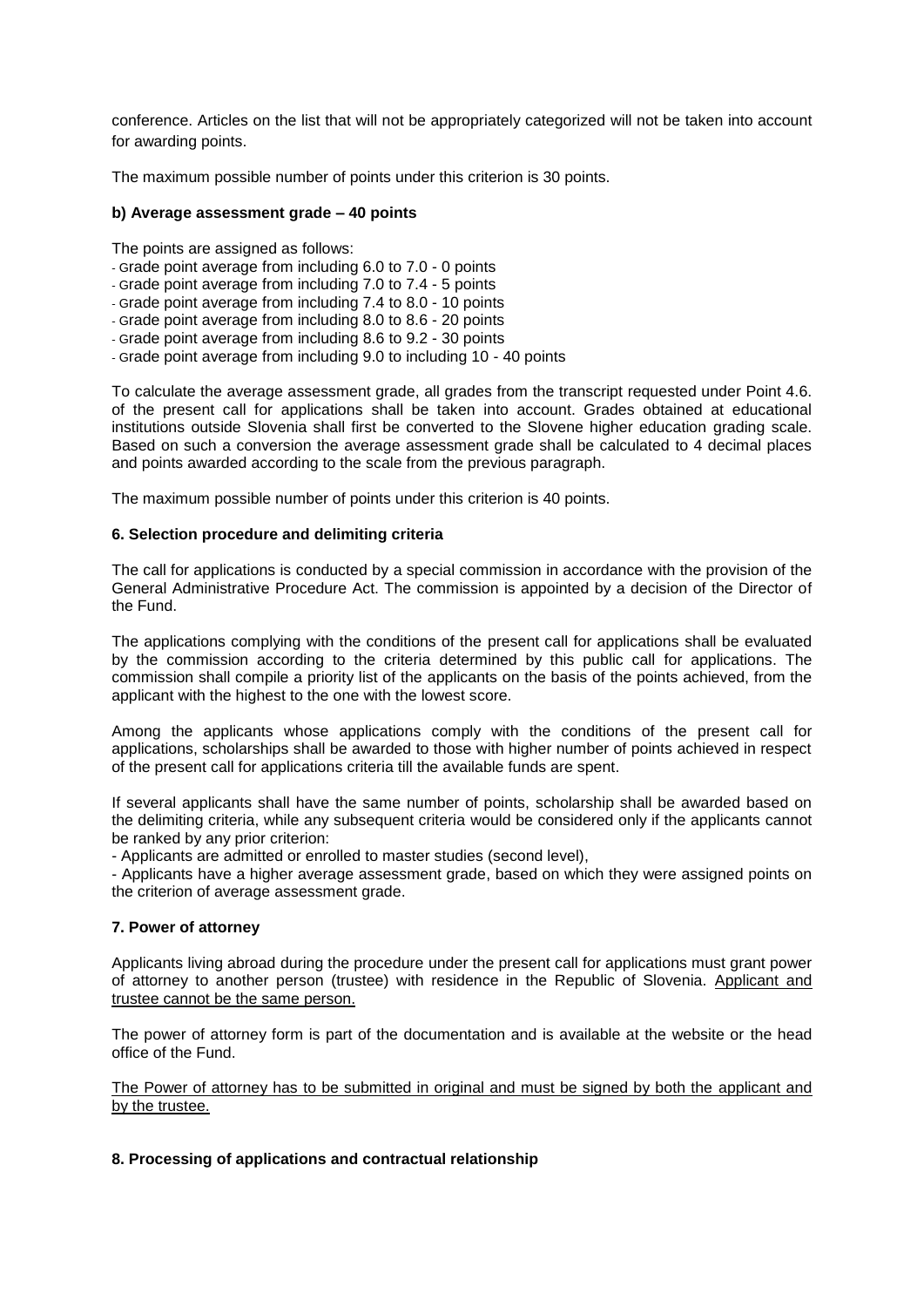The Fund will issue decisions on the outcome of the call to all the applicants.

After the positive decision has become final and the documents required in the decision have been submitted to the Fund by the applicants, the Fund and the selected applicants will conclude a scholarship contract.

Scholarship payment can only be carried out after concluding the scholarship contract that is concluded in accordance with SPP.

## **9. Accessibility of documentation**

The call for applications, the application form and the power of attorney form are available at the website www.sklad-kadri.si or at the head office of the Slovene Human Resources Development and Scholarship Fund at Dunajska 22 (6<sup>th</sup> floor), Ljubljana, during office hours: Monday, Tuesday and Thursday from 9.00 to 15.00 o'clock, Wednesday between 9.00 and 16.00 and Friday between 9.00 and 14.00 o'clock.

# **10. Deadline and submission of applications**

The application (the application form, duly completed and signed, together with the required documentation) must be sent to the following address:

Javni sklad Republike Slovenije za razvoj kadrov in štipendije

# Dunajska 22

# 1000 Liubliana

# (**with the note on the envelope: Call for Applications No. 138**).

The period of collecting applications starts on the day the call for applications is published in the Official Gazette of the Republic of Slovenia and continues until the expiry of the deadline, i.e. Friday **21. 9. 2012.** 

An application is submitted in due time if the Fund receives it within the time limit for submission of applications. If the application is sent by registered mail, the day of posting is considered to be the day of receipt by the Fund.

The application can be submitted personally at the Fund's address, during office hours: Monday, Tuesday and Thursday from 9.00 to 15.00 o'clock, Wednesday between 9.00 and 16.00 and Friday between 9.00 and 14.00 o'clock.

Applications submitted after the expiry of the application period shall be dismissed.

### **Applications, sent by email will not be processed.**

An application is considered as complete if it is submitted on the application form and contains all the required documents and information, as provided in the present call for applications.

Applicants whose applications will be incomplete will be invited to complete the applications. In case the applicants fail to complete the application within the time period determined in the request for supplementation of the application, their applications will be dismissed.

In pursuance of the provisions from point 26 of article 28 of the Administrative Fees Act (OG of the RS No.106/2010-UBP5), the application is exempt from fee.

### **11. Additional information**

Additional information can be obtained from the Fund's website [www.sklad](http://www.sklad‐kadri.si/)-kadri.si under Scholarships and Grants -> Call for Applications No. 138, or at the headquarters or telephone number of the Fund, during official hours: Monday to Friday from 9.00 to 12.00 o'clock, and Wednesday also